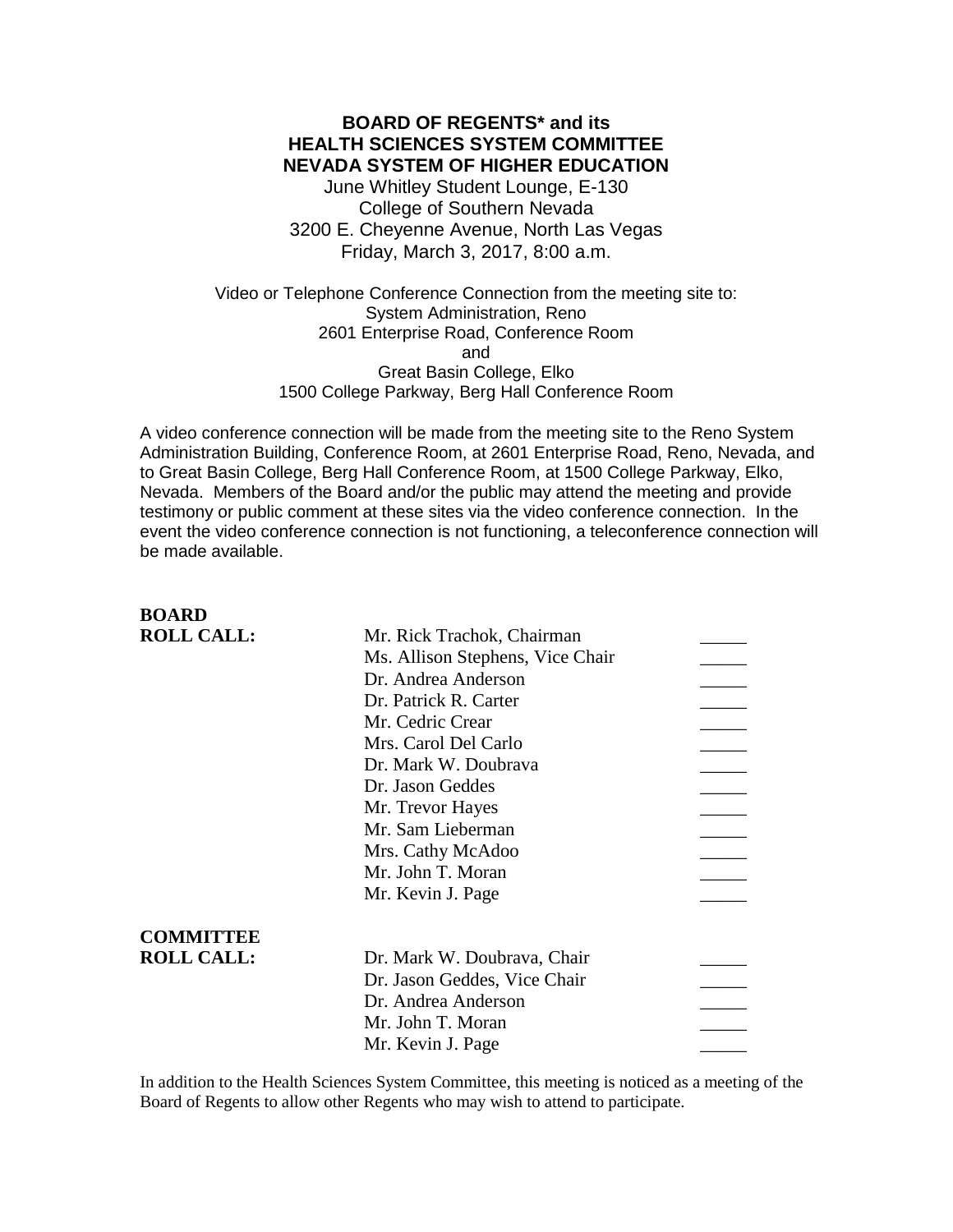### **IMPORTANT INFORMATION ABOUT THE AGENDA AND PUBLIC MEETING**

**NOTE:** Below is an agenda of all items scheduled to be considered. Notification is hereby provided that items on the agenda may be taken out of the order presented, including moving an item to a different day if the meeting is noticed for more than one day, two or more agenda items may be combined for consideration, and an agenda item may be removed from the agenda or discussion relating to an item on the agenda may be delayed at any time.

In accordance with the Board of Regents' Bylaws, Title I, Article V, Section 20, items voted on may be the subject of a motion to reconsider at this meeting. A motion to reconsider an item may be made at any time before adjournment of this meeting. Similarly, if an item is tabled at any time during the meeting, it may, by proper motion and vote, be taken from the table and thereafter be the subject of consideration and action at any time before adjournment of this meeting.

\*The Board of Regents, at its regularly scheduled meetings, meets concurrently with its Committees (the Academic, Research and Student Affairs Committee; the Audit Committee; the Business, Finance and Facilities Committee; the Cultural Diversity and Title IX Compliance Committee; the Investment Committee; and the Health Sciences System Committee). The Board's Committee meetings take place in accordance with the agendas published for those Committees. Regents who are not members of the Committees may attend the Committee meetings and participate in the discussion of Committee agenda items. However, action items will only be voted on by the members of each Committee, unless a Regent is temporarily made a member of that Committee under Board of Regents' Bylaws, Title 1, Article VI, Section 6. The full Board of Regents will consider Committee action items in accordance with the Board of Regents' agenda published for the current or for a subsequent meeting.

In accordance with the Board of Regents' Bylaws, Title 1, Art. V, Section 13, a quorum may be gained by telephonic hookup.

Some agenda items are noted as having accompanying reference material. Reference material may be accessed on the electronic version of the agenda by clicking the reference link associated with a particular item. The agenda and associated reference material may also be accessed on the Internet by visiting the Board of Regents' website at:

### <http://system.nevada.edu/Nshe/index.cfm/administration/board-of-regents/meeting-agendas/>

Many public libraries have publicly accessible computer terminals. Copies of the reference material and any additional support materials that are submitted to the Board of Regents' Office and then distributed to the members of the Board of Regents after the mailing of this agenda but before the meeting, will be made available as follows: 1. Copies of any such materials are available at the Board of Regents' Office at 2601 Enterprise Road, Reno, Nevada and the Board of Regents' Office at 4300 S. Maryland Parkway, Las Vegas, Nevada. A copy may be requested by calling Winter Lipson at (702) 889-8426; 2. Copies of any such materials will also be available at the meeting site.

Reasonable efforts will be made to assist and accommodate physically disabled persons attending the meeting. Please call the Board office at (775) 784-4958 in advance so that arrangements may be made.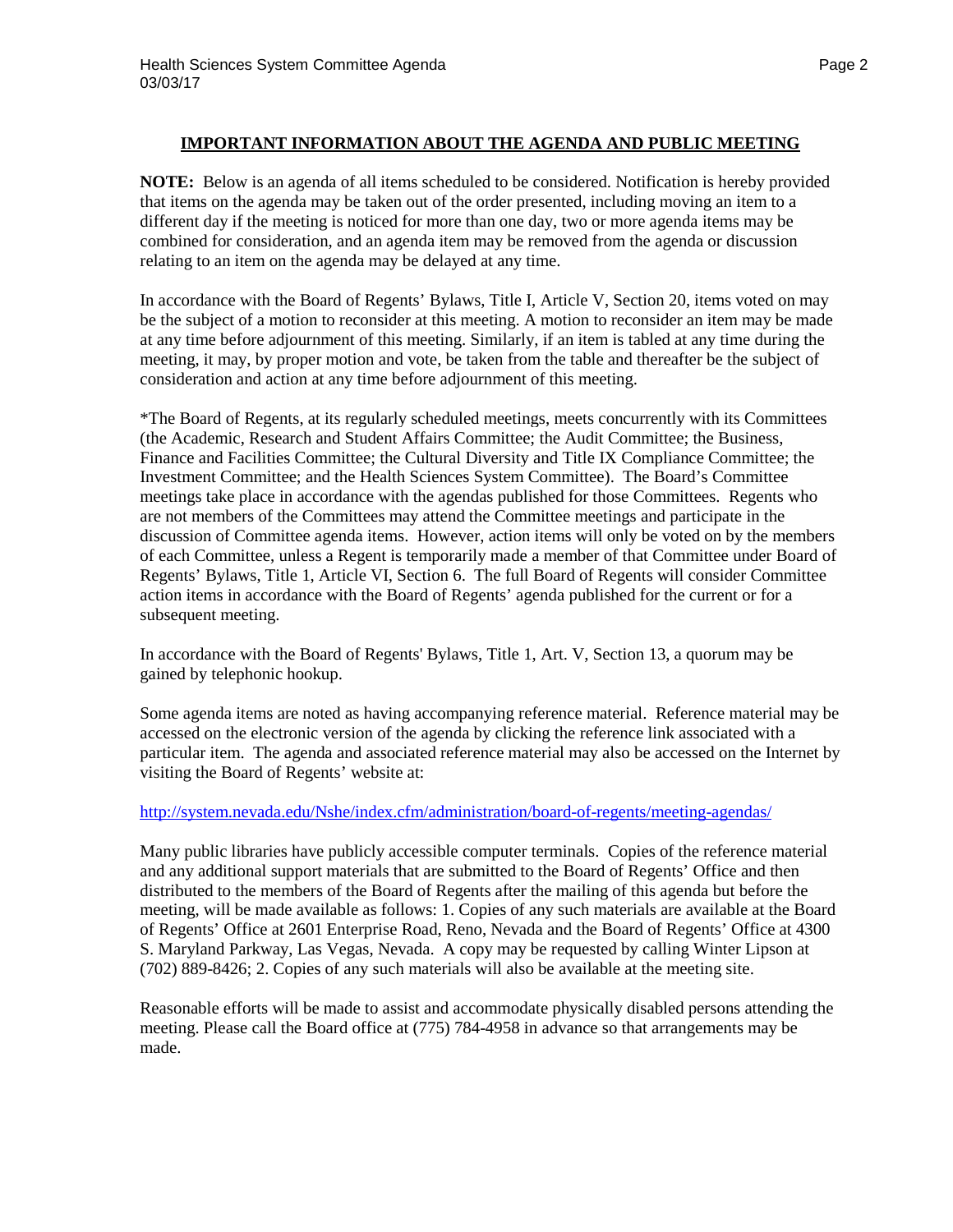## **1. PUBLIC COMMENT INFORMATION ONLY**

Public comment will be taken during this agenda item. No action may be taken on a matter raised under this item until the matter is included on an agenda as an item on which action may be taken. Comments will be limited to three minutes per person. Persons making comment will be asked to begin by stating their name for the record and to spell their last name. The Committee Chair may elect to allow additional public comment on a specific agenda item when that agenda item is being considered.

In accordance with Attorney General Opinion No. 00-047, as restated in the Attorney General's Open Meeting Law Manual, the Committee Chair may prohibit comment if the content of that comment is a topic that is not relevant to, or within the authority of, the Board of Regents, or if the content is willfully disruptive of the meeting by being irrelevant, repetitious, slanderous, offensive, inflammatory, irrational or amounting to personal attacks or interfering with the rights of other speakers.

## **2. MINUTES FOR POSSIBLE ACTION**

Request is made for approval of the minutes from the December 2, 2016, meeting. *[\(Ref. HSS-2\)](http://system.nevada.edu/tasks/sites/Nshe/assets/File/BoardOfRegents/Agendas/2017/mar-mtgs/hss-refs/HSS-2.pdf)*

*ESTIMATED TIME: 5 mins.*

## **3. NSHE NURSING PROGRAMS INFORMATION ONLY**

Dr. Patsy L. Ruchala, Dean of the UNR Orvis School of Nursing, will present information on behalf of the NSHE nursing programs on NSHE's continued efforts to prepare nurses for Nevada's workforce, including information on workforce demand in Nevada, program admissions and graduates, and educating nurses for leadership, nursing education and advanced practice. *(Ref. [HSS-3\)](http://system.nevada.edu/tasks/sites/Nshe/assets/File/BoardOfRegents/Agendas/2017/mar-mtgs/hss-refs/HSS-3.pdf)*

*ESTIMATED TIME: 20 mins.*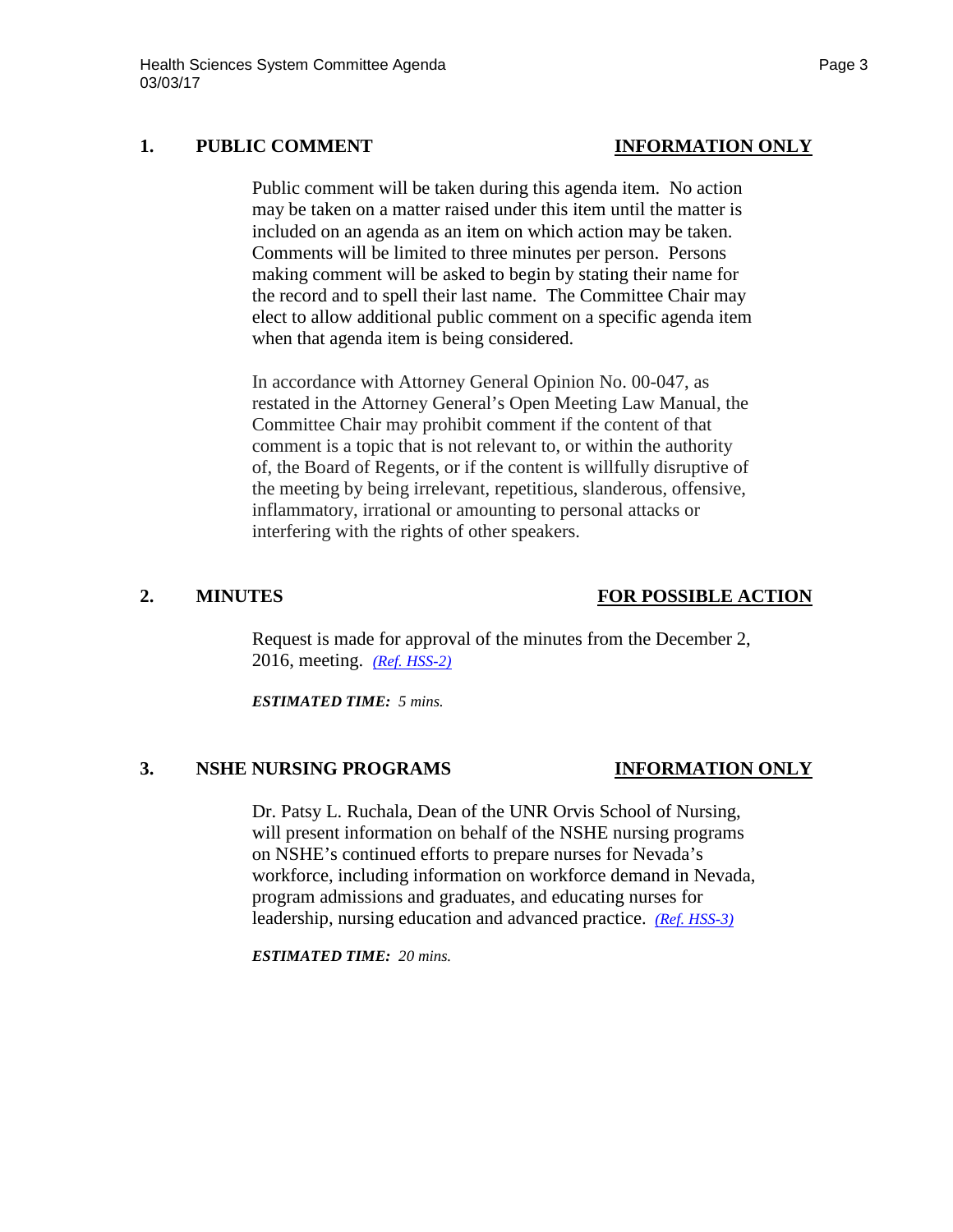## **4. COORDINATED PUBLIC MEDICAL INFORMATION ONLY EDUCATION EXPANSION EFFORTS AND RELATED TRANSITION PLANNING**

Dr. Thomas L. Schwenk, Dean of the UNR School of Medicine (UNR Med), and Dr. Barbara Atkinson, Founding Dean of the UNLV School of Medicine (UNLVSOM), will provide an update on their efforts to manage and coordinate expansion of public medical education in Nevada and related transition planning, including an overview of the status of practice plan operations and development, and projected timeframes for reaching key transition milestones. *[\(Ref. HSS-4\)](http://system.nevada.edu/tasks/sites/Nshe/assets/File/BoardOfRegents/Agendas/2017/mar-mtgs/hss-refs/HSS-4.pdf)*

*ESTIMATED TIME: 15 mins.*

# **5. TUITION AND FEES FOR POSSIBLE ACTION SCHOOL OF DENTAL MEDICINE, UNLV**

# At its December 2, 2016, meeting, the Health Sciences System Committee heard a report on the activities and initiatives of the UNLV School of Dental Medicine. In response to that report, the Committee will discuss the tuition and fee levels of the School of Dental Medicine, including its practice of deeming students residents for tuition purposes following the first year of residency.

Pursuant to Title 4, Chapter 17, Section 1 of the *Handbook*, the School of Dental Medicine must regularly convene a committee to review tuition and fee levels and recommend fee levels to the Board of Regents for approval. The Committee may provide direction to the School on tuition and fee increases for 2019-20 and 2020-21. *[\(Ref. HSS-5\)](http://system.nevada.edu/tasks/sites/Nshe/assets/File/BoardOfRegents/Agendas/2017/mar-mtgs/hss-refs/HSS-5.pdf)*

*ESTIMATED TIME: 10 mins.*

# **6. PUBLIC MEDICAL EDUCATION FOR POSSIBLE ACTION ADMISSIONS REQUIREMENTS**

The requirements for admissions to the UNR School of Medicine and the UNLV School of Medicine will be discussed. The Committee may provide direction to the schools to bring back additional information related to medical school admissions. *[\(Ref. HSS-6\)](http://system.nevada.edu/tasks/sites/Nshe/assets/File/BoardOfRegents/Agendas/2017/mar-mtgs/hss-refs/HSS-6.pdf)*

*ESTIMATED TIME: 10 mins.*